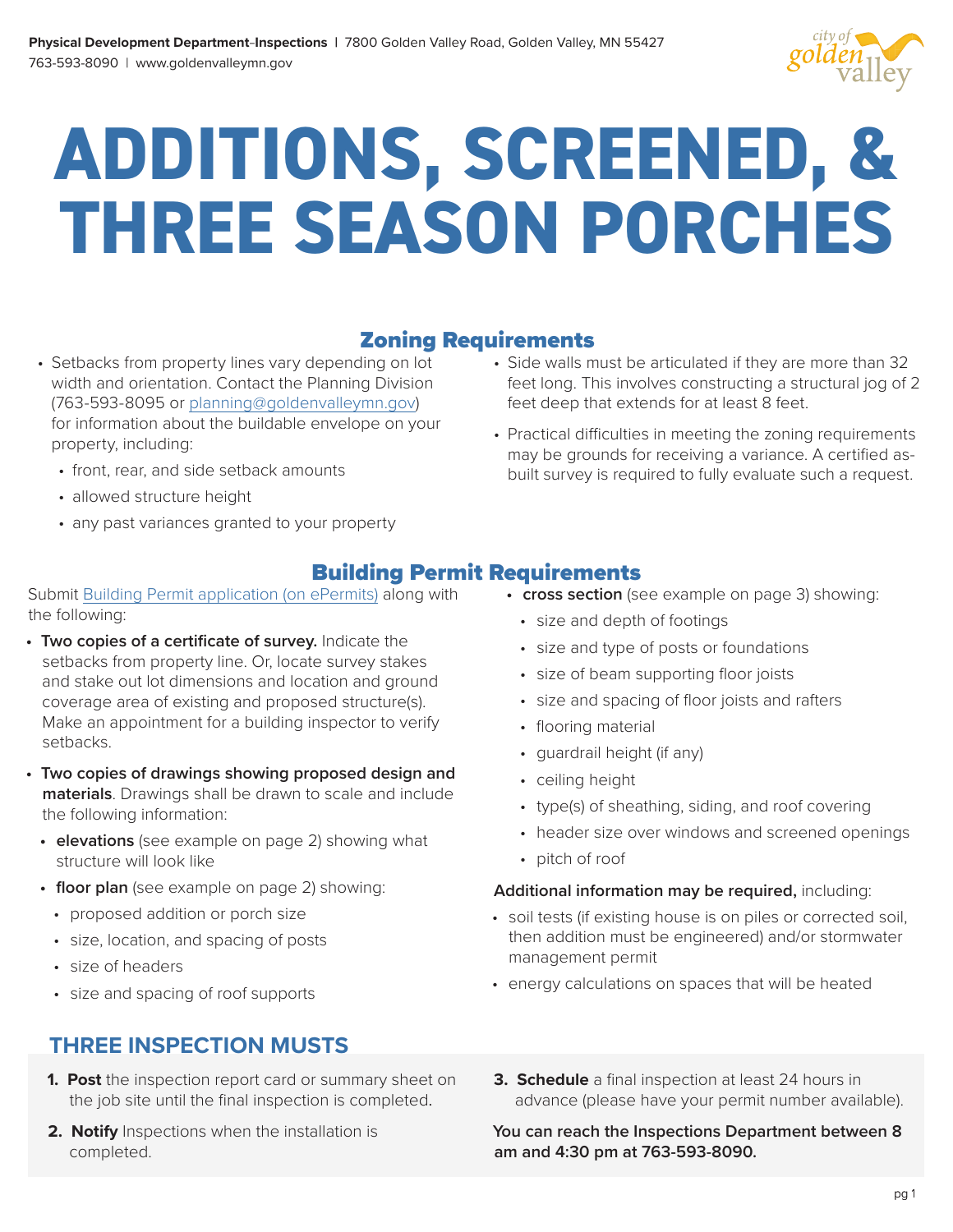# **ADDITIONS, SCREENED & THREE SEASON PORCHES** (CONTINUED)



#### Building Code Requirements

- Footings shall be designed below frost depth (42" below grade or to adequate bearing soil, whichever is greater).
- Wood joists 18 inches or closer and wood beams 12 inches or closer to grade shall be redwood. cedar, or an approved treated material.
- Columns and posts located on concrete or masonry floors or decks exposed to the weather or to water splash which support permanent structures shall be supported by concrete piers or metal pedestals projecting above floors unless approved wood of natural resistance to decay or treated wood is used. The pedestals shall project at least six inches above exposed earth and at least one inch above such floors.
- All unenclosed floor openings, open and glazed sides of landings and ramps, balconies, or porches that are more than 30 inches above grade or floor below shall be protected by a guardrail at least 36 inches high. Open guardrails shall have intermediate rails or an ornamental pattern such that a sphere four inches in diameter cannot pass through.
- Private stairways shall be at least 36 inches wide and may be constructed having an eightinch maximum rise and a nine-inch minimum run (measured from nosing to nosing). One handrail shall be provided to all stairways having four or more risers. Top of handrail(s) shall be placed between 34 and 38 inches above the nosing of treads.
- Three- or four- season porch additions may affect the natural light/ventilation and/or escape-rescue requirements of the room(s) to which it is attached.
- Note: These outlines are only general code requirements with regard to porch construction.

## **Roof Porches**

#### **(one and two-family dwellings)**

A porch addition may affect the emergency egress and/or the natural light/ventilation requirements of the room(s) to which it is attached:

**• Emergency Egress:** Every sleeping room below the fourth story shall have at least one operable window or door approved for emergency escape or rescue.



Porch elevations show percentages of open and enclosed walls. Show longer wall and at least one additional wall.

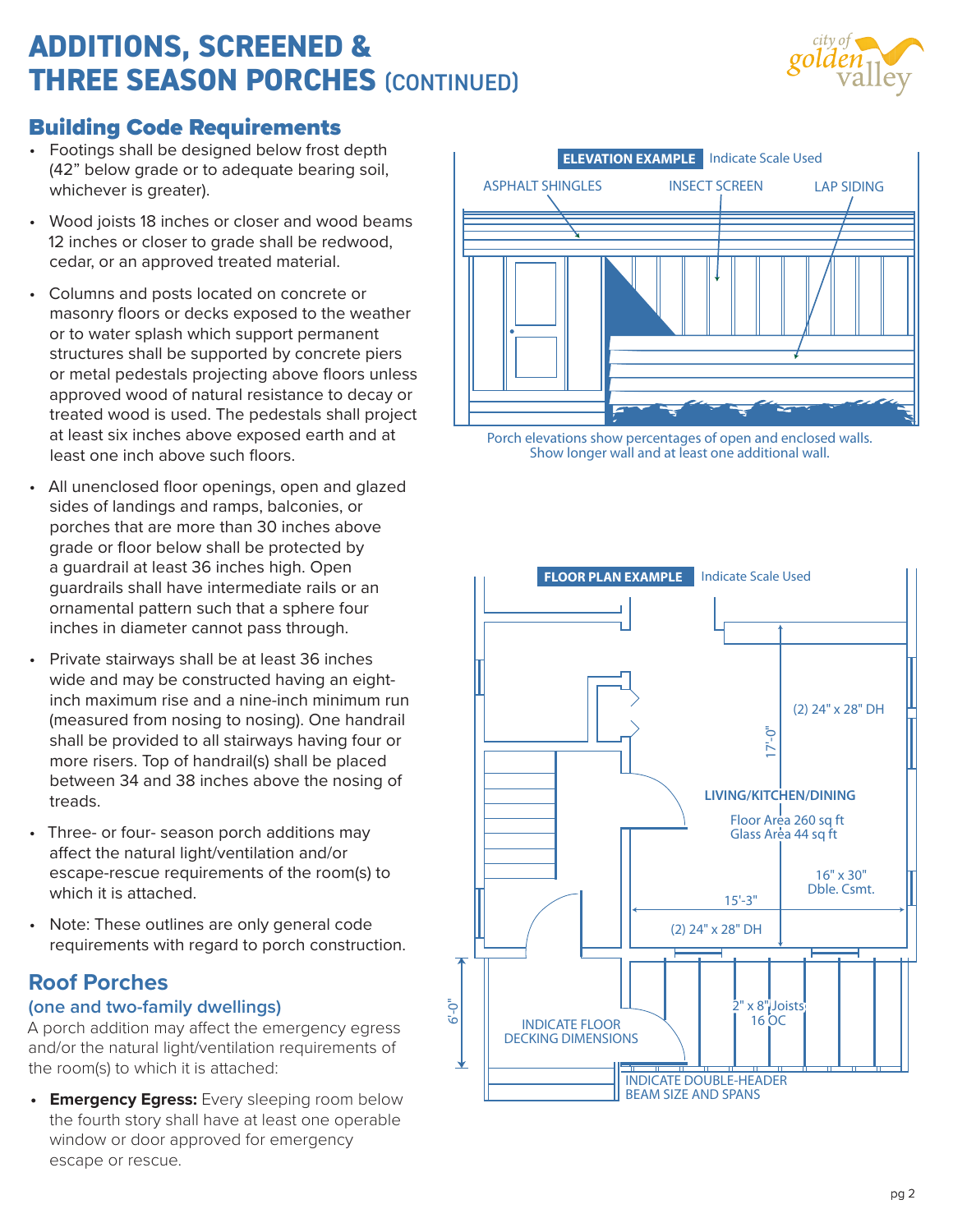# **ADDITIONS, SCREENED & THREE SEASON PORCHES** (CONTINUED)



**• Natural Light/Ventilation:** All habitable rooms within a dwelling unit must be provided with natural light by means of exterior glazed openings with an area not less than 10 percent of the floor area of such rooms with a minimum of 10 square feet. All habitable rooms shall be provided with natural ventilation by means of operable exterior openings with an area of not less than five percent of the floor area of such rooms, with a minimum of five square feet. (Adequate mechanical ventilation can substitute for natural ventilation.) For purposes of light and ventilation, any room may be considered a portion of an adjoining room when one-half of the area of the common wall is open and unobstructed and provides an opening of not less than one-tenth of the floor area of the interior room or 25 square feet, whichever is greater.

## **Open Porches**

A required exterior window for emergency egress from a bedroom and required exterior openings for natural light and ventilation may open onto a roofed porch where the porch:

- abuts a street, yard, or court
- has a ceiling height of not less than seven feet
- has the longer side at least 65 percent open and unobstructed

## **Screened Porches**

A required exterior window for emergency egress from a bedroom shall not open onto a screened porch (Department policy).

The International Residential Code (IRC) allows windows required for light and ventilation to open onto a patio structure if:

- the patio is a one-story structure less than 12 feet high
- enclosure walls are of any configuration, provided the open area of the longer wall and one additional wall is equal to at least 65 percent of the wall area below a minimum of six feet, eight inches of each wall measured from the floor. Openings may be enclosed with insect screening.
- patios shall be used only for recreational, outdoor living purposes and not as carports, garages, storage rooms, or habitable rooms.



**Exception:** Bathroom windows opening onto a screened or enclosed porch or patio shall not satisfy natural ventilation requirements (Department policy).

#### **Enclosed Porches**

Required exterior openings for emergency egress from bedrooms shall not open onto an enclosed porch. Required windows for lighting/ventilation shall not open onto an enclosed porch.